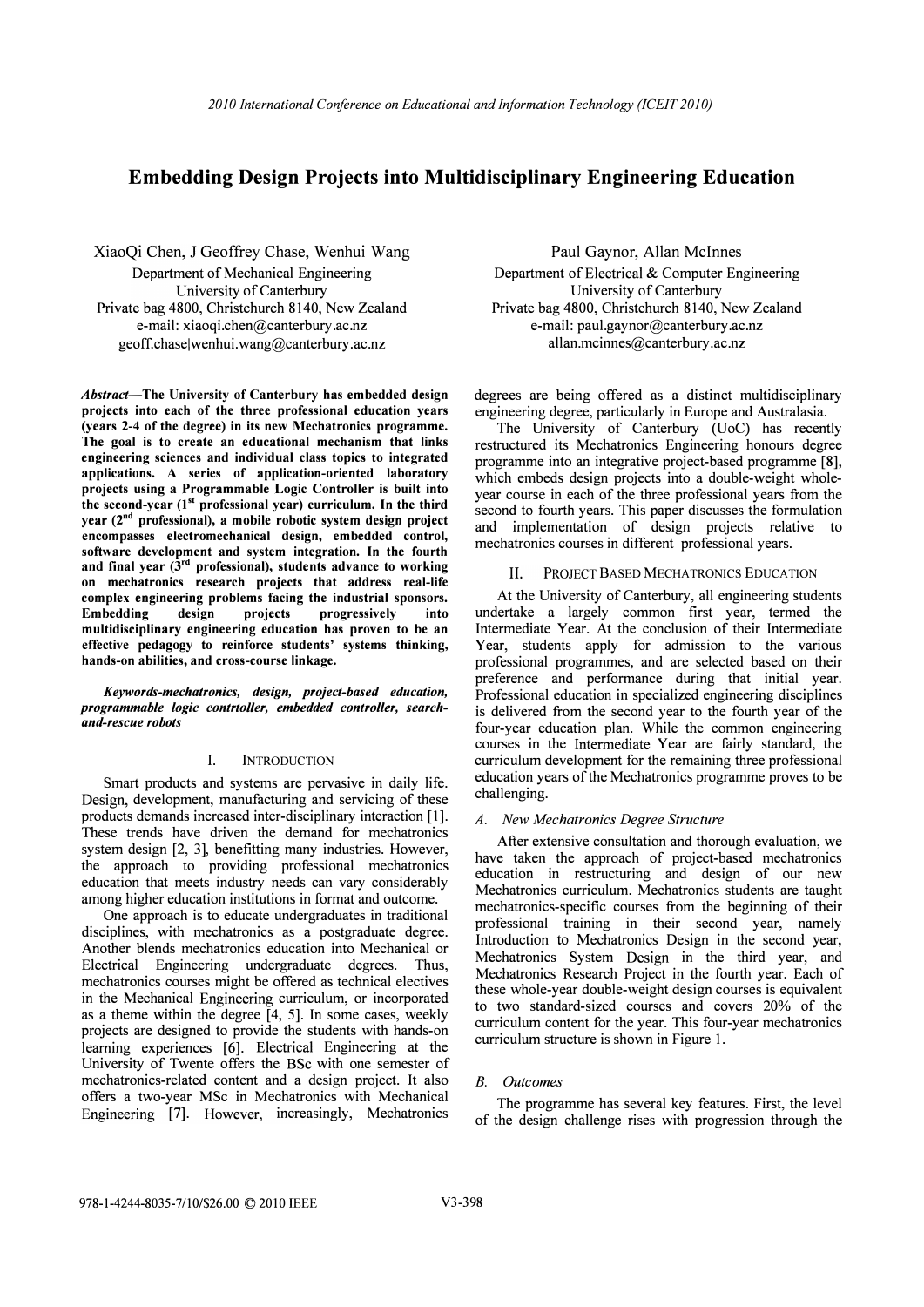programme, and the final result of each design course is a concrete demonstrable project  $-$  students have the opportunities to design and build. This allows students to appreciate mechatronics design from an early stage, as well as to see how individual class topics such as circuits and systems and dynamics integrate into the practice of mechatronics design and in creating new systems.

Second, these benefits are obtained because the projects directly interlace with lectures. This concurrency, though causing timetabling difficulties, provides a highly efficient mechanism for enabling students to link textbook knowledge with practical applications and problem solving.

Third, the design projects challenge students to apply knowledge acquired from other relevant courses to their project work. As such, the design projects serve as an integrative knowledge acquisition and application platform.

Finally, in their fourth year students are exposed to reallife complex engineering problems and working ethics through industry sponsorship and mentorship.

System sensing, or a feedback loop, has been integrated into the implementation of the new mechatronics engineering curriculum through a sustained, three-year collaboration between engineering lecturers and academic developers [9]. The data collected each year from the first cohort of students and lecturers were analysed by the academic developers, and results and recommendations fed back to adjust the curriculum, teaching and the assessments to better meet the learning goals. One positive outcome of this new programme is that where earlier graduates indicated they felt a lack of identity, being "neither mechanical nor electrical" engineers, recent mechatronics graduates stated that they feel they have obtained core skill sets in both disciplines.

### III. PLC-BASED MECHATRONICS CONTROL

The second year of the four-year programme lays a broad mechatronics foundation. All courses are compulsory, as shown in Figure 1. The whole-year course "Introduction to Mechatronics Design" introduces students to mechatronics component technologies and the fundamentals of mechatronics systems, including an introduction to mechatronics, sensors and actuators, instrumentation basics, circuit analysis, electrical design, mechanical design, and an introduction to control systems. Two electronics design assignments are carried out using the TINA simulation and layout package, while mechanical design projects use SolidWorks for two design projects.

### A. PLC as Control Platform

It is always challenging to introduce mechatronics control concepts to students that barely understand the basics of engineering from first-year courses. They have not learnt much about control theory or computer programming. Hence, many mechatronics programmes defer this important part of mechatronics education to later years. Our approach is to expose students to mechatronics system control as early as possible so they are more fundamentally tuned to mechatronics thinking at the later stages. Hence, we reduce the demands on programming skills, but emphasize the interrelationship of mechatronics component technologies,

namely mechanical design, electrical circuitry, sensors, actuators, instrumentation and control.



Figure 1. Curriculum structure of the 4-year mechatronics education (honours) programme at the University of Canterbury.

As a result, the lab projects have to be carefully designed so that the hands-on work achieves the objectives of reinforcing students' mechatronic and system thinking at the proper level. After careful consideration, Programmable Logic Controllers (PLCs) were chosen as the platform for the laboratory projects for "Introduction to Mechatronics Design" because of their ability to accomplish significant tasks with simple graphical programming. Electronics and computer difficulties are minimized, yet the students can readily understand ladder logic diagrams, and profit from a significant design challenge. A PLC-based Computer Control Laboratory was thus established using Omron Sysmac CP1H model processors and CX-Programmer.

### B. PLC-Based Sensor and Actuator Control

Emphasis is placed on "Learning by Doing" through a series of mechatronics laboratory projects that involve PLC programming, sensors, actuators and control, input and output devices, and data acquisition. Alongside coursework, the design course consists of a series of laboratories in the first semester. Each lab project is a self-contained project exercise addressing a specific application. Students work in pairs to implement a control interface, and design and write control logic using ladder logic diagrams. The following lab projects are carried out in the first semester of the course:

- Introduction to ladder logic
- Control inputs, outputs, and sensors.
- Car washing process automation.
- Water tank level control.
- Stepper motor control.
- DC motor control
- AC motor control

In combination they cover a broad range of basic sensor and actuator concepts, as well as the dynamics, physics and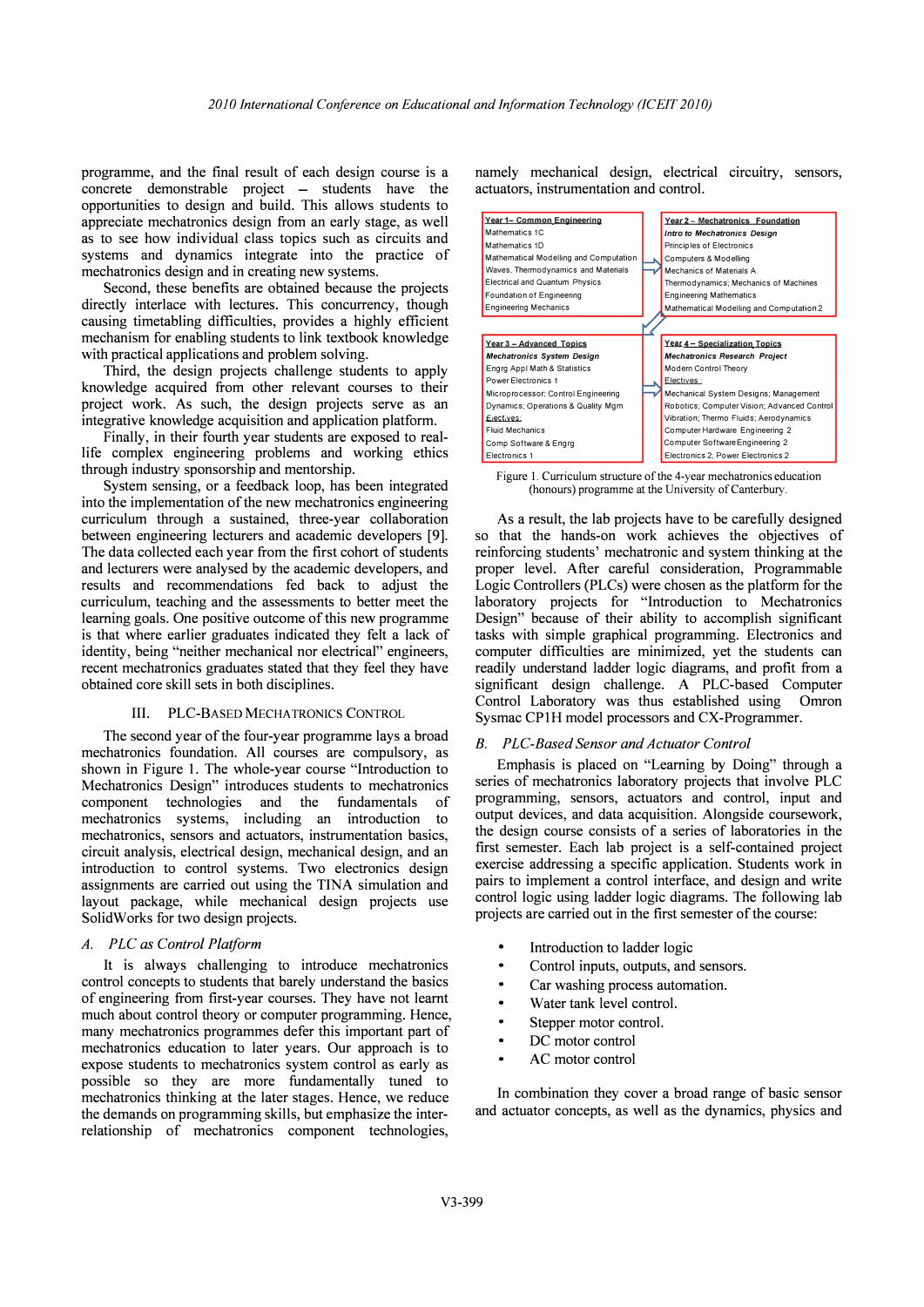circuitry needed to use them. They thus provide a strong mechatronics foundation for subsequent years.

### C. PLC-Based Elevator Control

In the second semester, students are asked to develop a fully-functional control system using a PLC to control a 5 storey elevator (10:1 scale) driven by DC motors, as shown in Figure 2. These apparatus were custom built in house, allowing for easy maintenance, modification and expansion.



Figure 2. Elevator control project: the five-storey model elevator (left); and PLC as a control platform (right).

In this project, students use Proportional-Integral-Derivative (PID) control to control the DC motor driving the elevator. Software engineering skills and state-machine design are extensively explored to achieve a realistic elevator control system that handles complex logic. The speciallydesigned laboratory projects using PLCs put emphasis on the students' problem-solving and hands-on abilities, provoking students to think "mechatronically" and link component technologies into integrated mechatronics systems.

# IV. MOBILE ROBOTIC SYSTEM DESIGN

The Canterbury RoboCup Search and Rescue Robotics design competition spans 12 weeks of the second semester of year 3, and is an integral part of the whole year course "Mechatronics System Design". This project requires students to design and build an autonomous mobile robot capable of quickly locating and gathering three objects (polystyrene cups) in unknown locations within a field of play without any human intervention.

# A. Project Requirements

After an intensive in-house design and build effort, a new Mechatronics Design Laboratory dedicated to the robot design project was established. We chose a low-cost model truck base fitted with the Charmed Labs Qwerk controller [10] as the standard development platform. The laboratory is equipped with 10 such mobile robot platforms. Students

work in teams of three, supervised by two instructors and one senior mechatronics technician. Each project team is provided with one mobile robotic base, and an assortment of simple sensors, servos, and structural raw materials. A supplementary budget of US\$40 may be used to procure additional components. Students are expected to achieving the following learning goals:

- ability to identify the problem requirements;
- ability to generate and evaluate design concepts;
- ability to design and fabricate a manipulator for handling the targets;
- ability to design and fabricate appropriate sensing mechanisms;
- ability to design robotic control software to accomplish the prescribed tasks;
- ability to integrate, test and debug the system; and
- ability to communicate, document, demonstrate and present the design and results.

Thus, projects now begin to focus on broader integration and application of knowledge compared to the prior year.

### B. Concept Design

Tutorials on mechatronics system design techniques and the development platform are provided at the early stages of the project. Simultaneously, the students work in their teams to identify the major system requirements and develop design concepts. The concept generation process typically begins with brainstorming using post-it notes, but often progresses into more structured techniques such as clustering and concept tables. Once students have generated a large number of ideas, they are encouraged to apply qualitative evaluation techniques to select one or two concepts for further development. Again, the evaluation process may begin with an informal examination, but typically progresses to more structured decision methods such as Pugh concept selection or the Analytical Hierarchy Process.

### C. Electromechanical Design

The major electromechanical part of the project is the design and construction of an actuator that collects the objects. Although they all start with the same set of materials and servos, the different student teams have developed an incredibly diverse set of designs for gathering up cups. We have seen a number of variations on pincer-like grippers, several overhead claws, and quite a few designs that use arms to sweep the cups into a scoop. Some teams have opted to use a cup under slight compression as the pickup effector. Other teams have used lassos, or large pads covered in sticky tape. Each of these approaches has its pros and cons, and we find that the students learn a lot from observing how other teams have tackled the same challenge.

The other major component of the robot is the sensors that provide the robot with awareness of its environment. It turns out that the robots need to employ a variety of sensors to locate and retrieve cups while avoiding time-consuming collisions with the walls of the competition arena. Most of the teams make use of infrared and ultrasonic rangefinders to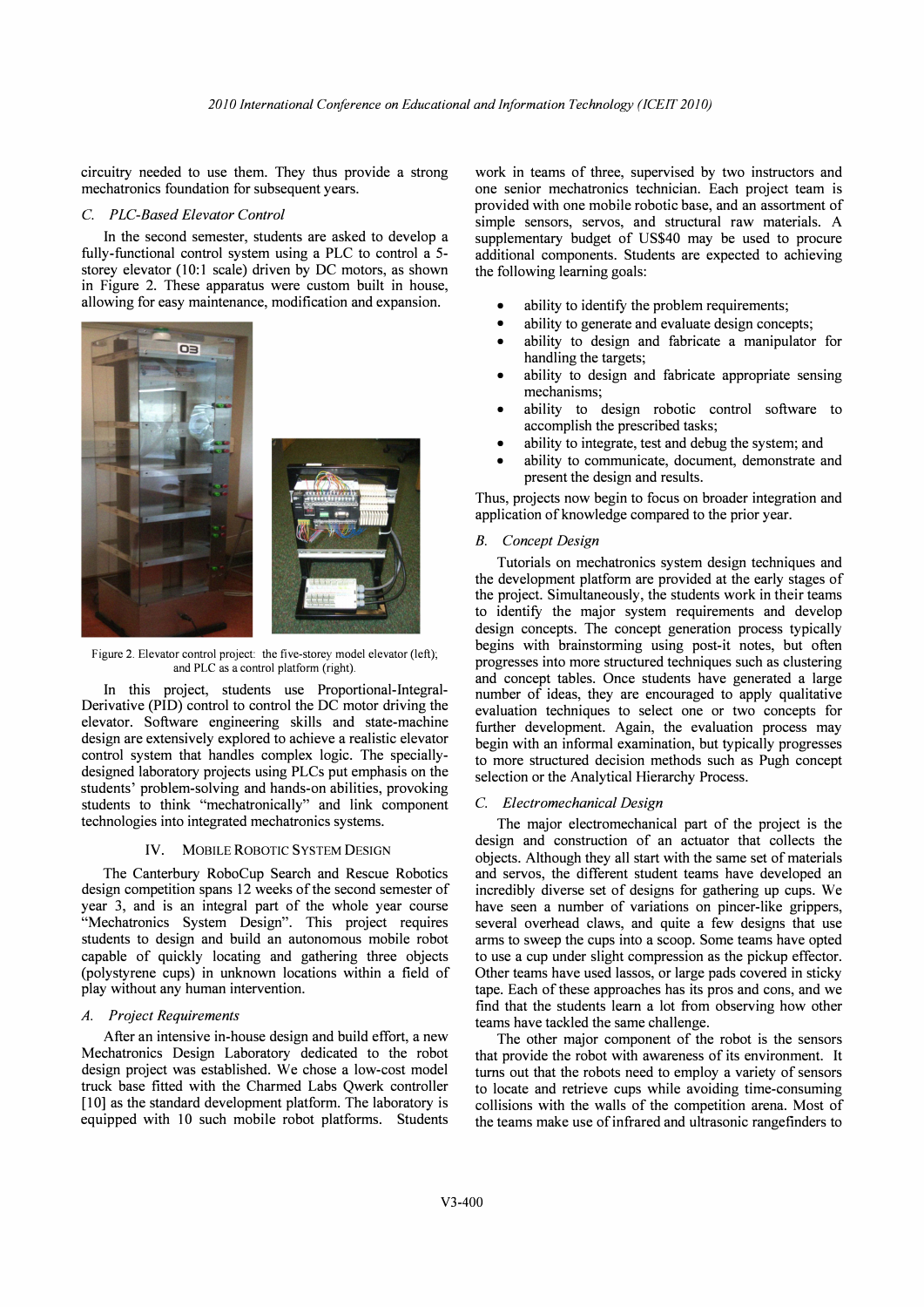allow their robot to detect the presence of walls, and to determine the location of the robot relative to the walls. Contact switches are also used to tell the robot when it has driven into a wall. Infrared light sensors configured as "light gates" are commonly used to allow the robot to determine when a cup has been retrieved into a container successfully. Some teams have used the infrared and ultrasonic sensors for detecting cups as well as walls. However, the Qwerk platform supports the use of cameras, and many teams have used a webcam as their primary sensor for target detection. The camera, when coupled with image processing software, is quite effective at locating cups due to its long sensing range and wide field of view compared to the other sensors. It is, however, sensitive to changes in the lighting conditions, which forces the students to carefully consider how to make their design reliable and robust, as well as functional.

To complete the hardware construction, electrical circuits and electrical interfaces are designed to integrate the sensors and actuators with the Qwerk controller, and any additional supporting structures or mechanisms are designed and built. Figure 3 shows an example of a student-designed mobile search-and-rescue robot.



Figure 3. A mobile search-and-rescue robot.

# D. Software Development and System Integration

There are different ways to design the control software for the robot. Nevertheless, the software typically has the following basic modules or functions in order to accomplish the search and rescue mission:

- Task manager  $-$  coordinate all tasks in mission.
- Sensing detect targets, walls, and successful rescue of a target.
- Navigator navigate and control the movement of the robot.
- Collector  $-\text{pick}$  up and place the target.

The software is developed in Java, because that is the language best supported by the Carnegie-Mellon TeRK platform [11] used with the Qwerk.

Because they are working in teams, the students quickly learn the value of developing software in relatively independent and easily testable modules. Minimizing the coupling between modules allows the students to work efficiently without requiring constant input from other team members. At present, there is no robot simulation system in place, and since much of the software is directly dependent

on the TeRK libraries and interaction with the hardware, software testing is typically performed online. However, the image processing functions, being relatively independent of the rest of the robot, and also needing to be fairly robust, are usually extensively tested off-line by batch processing stored collections of images taken using the webcam.

Once all of the hardware and software is tested, debugged and integrated, students can test the system in the competition arena. Different scenarios of target placement and robot home positioning can be tested, and the overall performance and reliability of the robot evaluated. At the climax of the design project a competition is held in which the robot successfully "rescues" the most targets in the shortest amount of time wins.

### INDUSTRY LED MECHATRONICS RESEARCH PROJECTS

The capstone Mechatronics Research Project consists of a year-long mechatronics design exercise. Students can work either in teams (for projects in the Department of Mechanical Engineering) or as individuals (for projects in the Department of Electrical and Computer Engineering). The capstone project provides a meaningful culminating experience that closely resembles the professional projects the students will soon have to take on. Most projects are sponsored by industry, and students are responsible for all aspects, including organization, management (both time and budget), design and prototypes, and final reporting.

#### A. Learning Goals

The research project builds upon the knowledge and skills that students have gained from all of the other engineering courses taken as part of the professional engineering degree. Under the guidance of an academic supervisor, students develop an in-depth understanding of the knowledge and skills necessary for successful implementation of a significant development effort. The capstone project has the following learning goals:

- ability to understand customer's requirements, formulate research problems, analyse and critically evaluate ideas;
- ability to apply knowledge and skills gained from prior coursework to solve complex engineering problems;
- ability to acquire new knowledge through in-depth research, innovative design and prototyping;
- ability to work with others as a member of a team and external parties;
- ability to communicate technical information orally and in writing; and
- ability to practice sound project management in terms of project schedule, change management, progressive deliverables and milestones, and final deliverables.

Thus, the students learn professional working practice in the context of a realistic engineering problem. They also have the opportunity to develop their professional skills in the areas of leadership, team dynamics, interpersonal